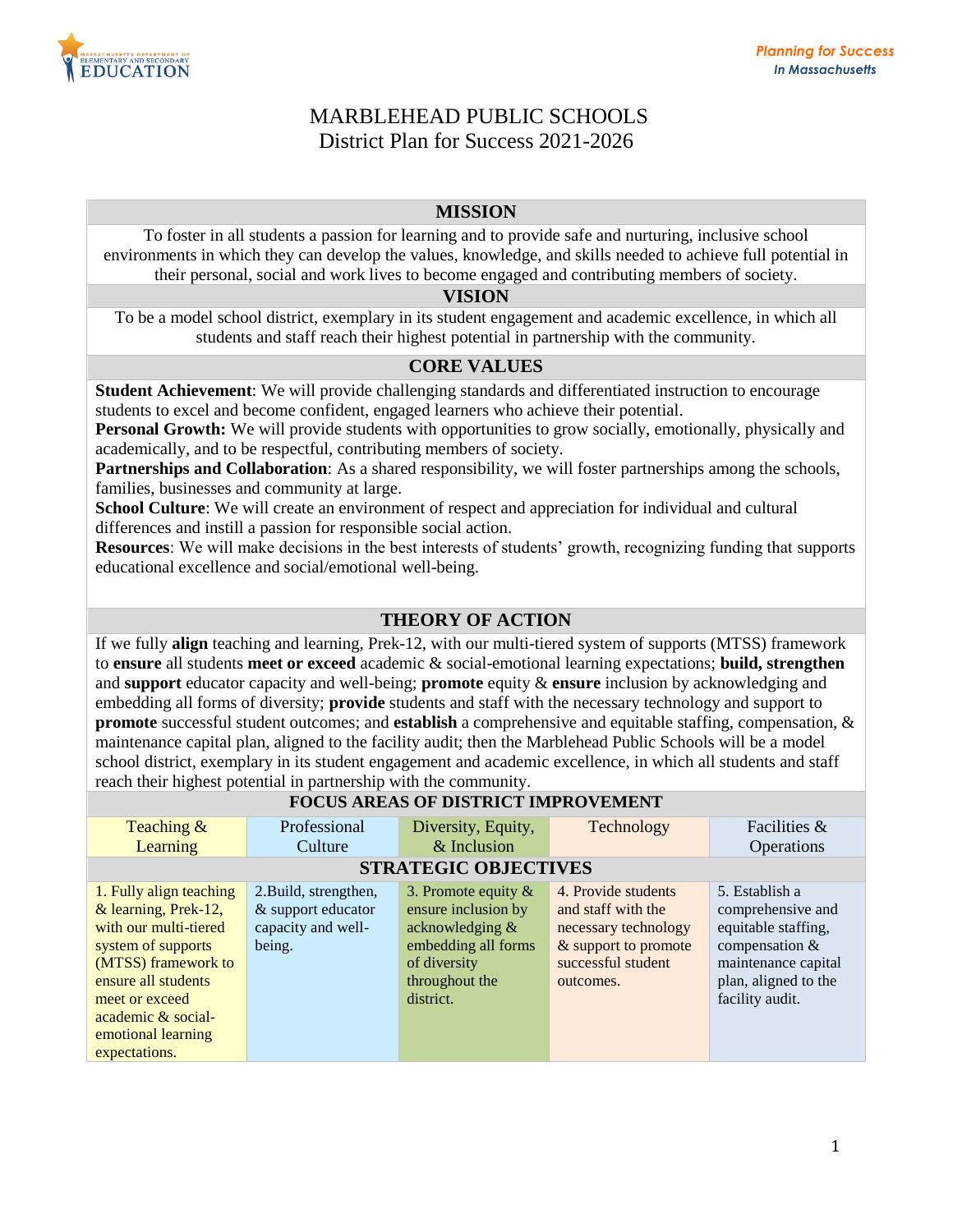

| 5.1 Determine town<br>and school roles and                                                                  |
|-------------------------------------------------------------------------------------------------------------|
| 5.2 Understand our<br>accurate and timely<br>communication with<br>community members<br>and town officials. |
| 5.3. Conduct an<br>reconfiguration, and                                                                     |
| 5.4 Explore revenue<br>stream possibilities for<br>facility & field use.                                    |
| 5.5 Use the facility<br>audit to develop and<br>fund the annual                                             |
| staffing analyses for all                                                                                   |
| 5.7 Develop a team to<br>market the facilities &<br>maintenance plans for<br>community buy-in.              |
| responsibilities.<br>assets to ensure<br>compensation &<br>personnel areas.                                 |